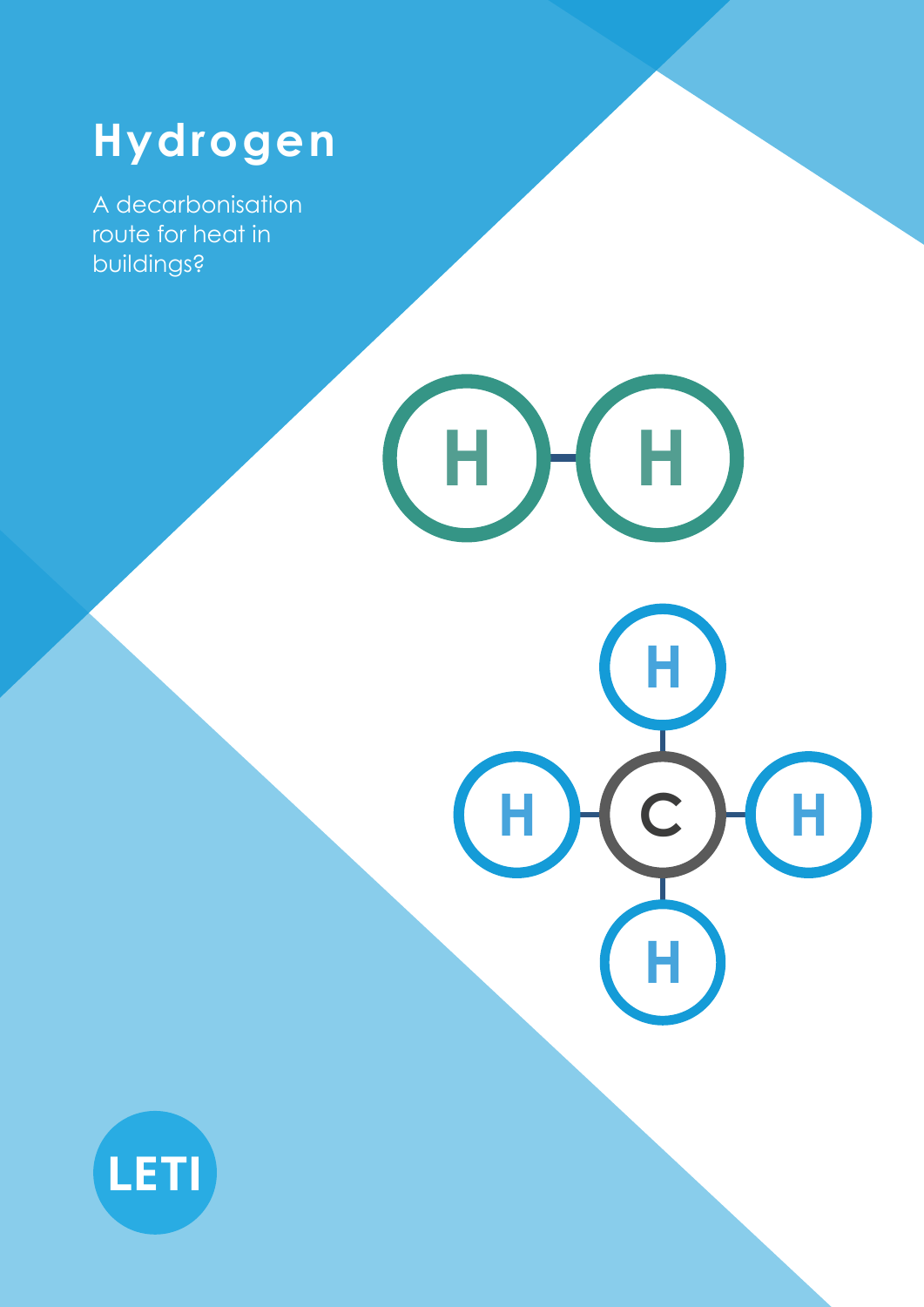# **Is hydrogen a decarbonisation route for heat in buildings?**

#### Summary

**Hydrogen fuel is often touted as a viable solution to assist in meeting our UK net zero carbon targets. LETI have therefore sought to investigate this further and examine to what extent Hydrogen is likely to be used, either in part or full to accompany decarbonisation of the electricity grid.**

This document acts as a primer for those seeking clarity on the likelihood of hydrogen becoming a means of heat delivery for buildings via the pre-existing gas pipe network. It is based on an extensive published document review from a broad range of viewpoints. A summary of our key findings is provided below, with extended research presented on the following pages.

When considered holistically, it seems unlikely that zero carbon hydrogen supplied via a re-purposed gas mains network will be available, for the vast majority of buildings, for the foreseeable future.

- **→ Which hydrogen**  'Green' hydrogen from renewable power electrolysis is truly zero emissions. However, the UK gas supply industry<sup>[1]</sup> advocates 'Blue' hydrogen<sup>[2]</sup> manufactured from methane with carbon capture of its high emissions using yet to be proven at scale carbon capture and storage technology.
- **→ Efficiency**  Hydrogen conversion, delivery and combustion has between a third and one sixth the efficiency of the alternatives<sup>[3]</sup> (figure 1). Where it does have a clear benefit, for energy storage, this is more efficiently done centrally to serve peak electricity power generation without needing a general gas grid switch over.
- **Implementation** The lack of tangible benefits or engagement with the millions of building

occupier/owners casts serious doubts on the practicality of a gas switch over. There is a noticeable lack of proposals to guarantee and accept liabilities for in-building gas pipework switch over. Meanwhile the hydrogen dosing of natural gas appears to be as much a technological dead-end as biodiesel dosing of automotive fuel proved to be.

**Costs** – Funding for a second national energy grid upgrade, incorporating new infrastructure technology unproven at scale is a major delivery risk. Along with a required 150%[4] increase in primary energy generation this appears highly questionable. Funding this from government or investors seems unlikely when viewed alongside the alternative of rapidly falling renewable electricity costs (such as windfarms)<sup>[5]</sup>. Expecting consumers to pay will unduly penalise those in society least able to pay.

When blue hydrogen, supplied via the gas network, is compared to the use of heat pumps there is a stark difference in efficiencies. Begging the question - why consider or pursue hydrogen for the heating of UK homes? We should be considering more effective way to decarbonise our buildings?

Of note, we have found that the public discourse on hydrogen appears severely unbalanced, with gas supply industry in particular "over-selling 'green-gas' to policy makers in order to protect their interests"[6].

**LETI concludes it is unlikely that zero carbon hydrogen supplied via a re-purposed gas mains network will be available for the vast majority of buildings, for the foreseeable future.**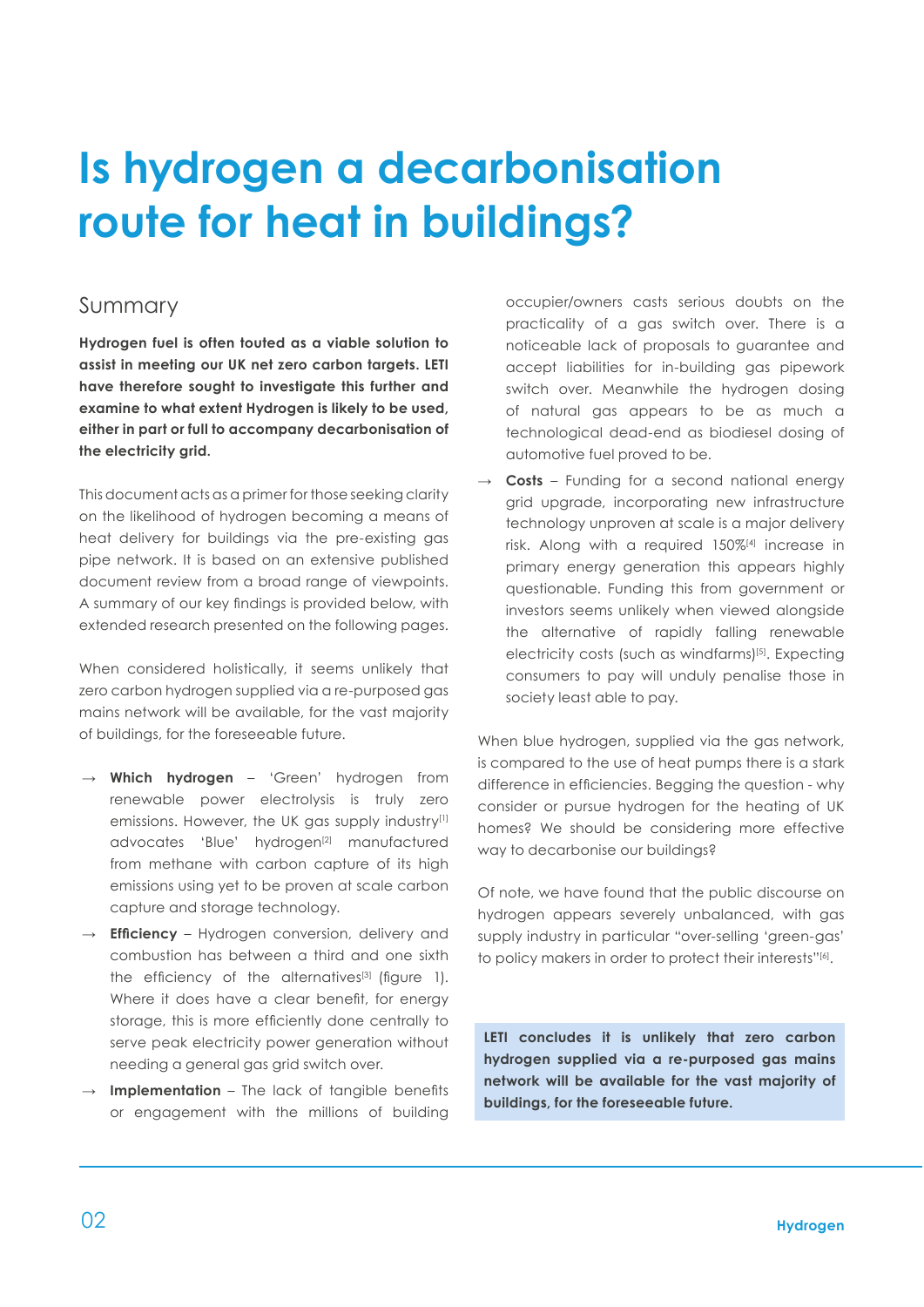



**Figure 1 -** The difference between blue hydrogen and heat pumps on a green grid (useable heat output compared with energy sourced for input to the grid).

*Data source - Prof David Cebon*[7]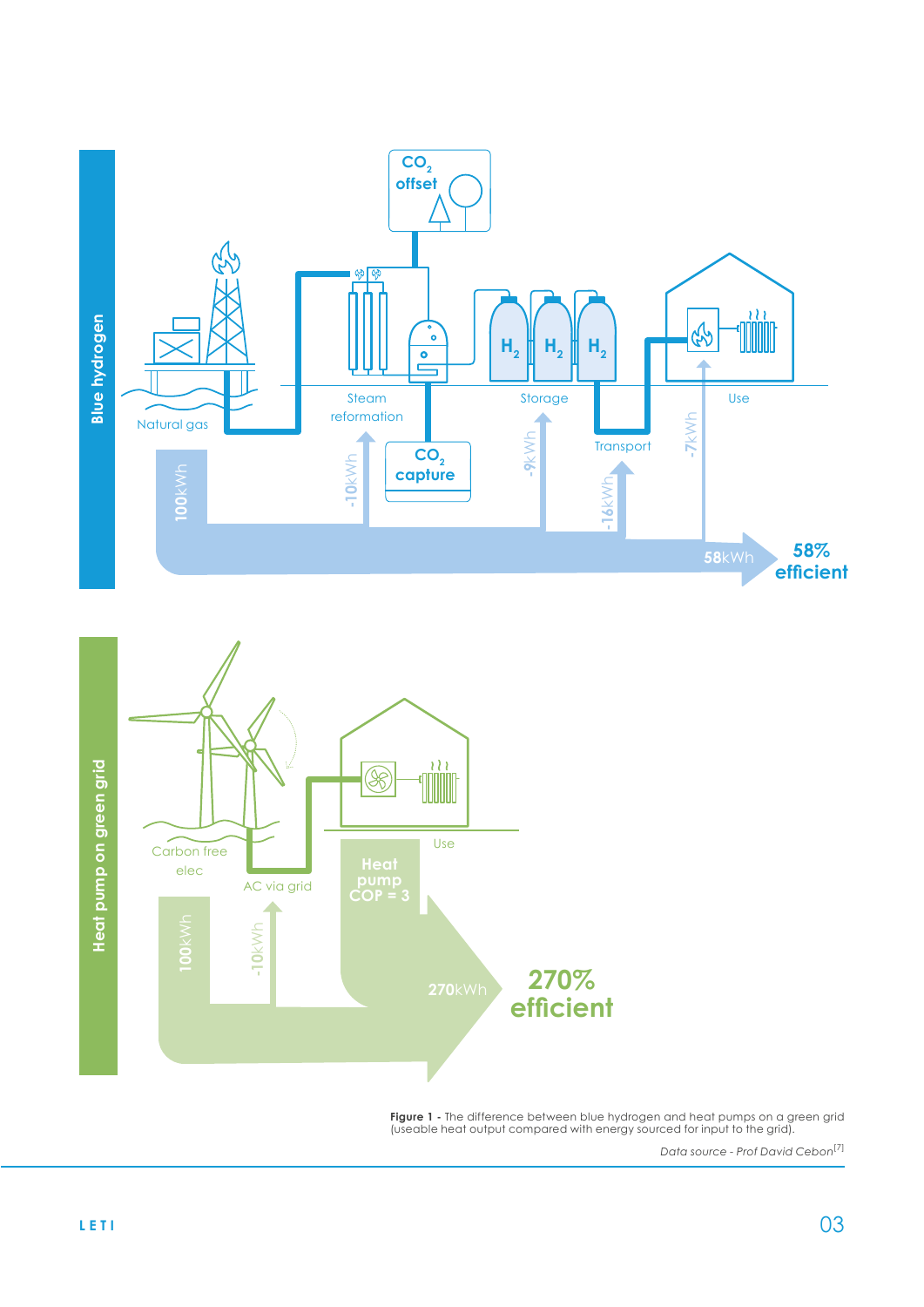## Heat

Decarbonising heat, particularly with peaks at about four times the current electrical grid capacity<sup>[8]</sup>, is a challenge. Whilst a switch to all-electric heat pumps can address much of this, it is by no means a fully resolved route forward<sup>[9]</sup>. As an alternative, the gas supply industry is advocating repurposing of the (otherwise obsolete) natural gas network to supply hydrogen for heat<sup>[10]</sup>.

The Committee on Climate Change (CCC) has suggested that hydrogen might be available for peak demand using hybrid heat pumps (HHP)[11]. While HHPs were originally envisaged as combined units<sup>[12]</sup>, practicalities now suggest separate boilers and air source heat pumps with integrated controls<sup>[13]</sup> would be required. There is currently no clarity on the route to market for these.

Previous ideas of domestic gas fuel cells seem to have fallen away, not least because their output does not match domestic heat to electricity ratios<sup>[14]</sup>. Although not specifically referred by the CCC, there seems to be an increasing push towards replacement domestic boilers that can be converted on-site from natural gas to hydrogen gas[15].

## Blue Hydrogen

The gas supply industry<sup>[16]</sup> is advocating 'Blue' hydrogen manufactured by massively scaling up the process of natural gas steam reformation (figure 2). This process does however emit CO $_2$  as well as having upstream methane greenhouse gas (GHG) leakages[17]. Large-scale carbon capture and storage (CCS) technology is proposed to capture some 90% of these  $\mathsf{CO}_2$  emissions<sup>[18]</sup>. Additional bio-sequestration or similar would also be required to remove the

remaining 10% of CO<sub>2</sub> for 'Blue' hydrogen to become zero carbon $[19]$  (figure 3). There are significant uncertainties in developing, up-scaling and deploying these technologies. In addition, large volume storage of hydrogen for the winter peak demands would be required. Long term storage of captured carbon dioxide would also need to be developed. It seems likely that for the period until CCS is proven and implemented at scale, significant GHGs would be emitted before blue hydrogen can be delivered.

## Green Hydrogen

'Green' hydrogen is created using renewable electricity with an electrolysis process and hence without the consequential CO $_2$  emissions<sup>[20]</sup> (figure 4). Interestingly, Germany's new hydrogen national strategy<sup>[21]</sup> has decided not to consider 'Blue' hydrogen for either the short term or the long term, instead focusing on 'Green' hydrogen. It also acknowledges they expect to become dependent on hydrogen imports because of insufficient indigenous renewable energy sources. They have therefore concluded that hydrogen should be focused on uses where portability, storage and intensity of energy is critical and where there are therefore few alternatives (e.g. high temperature industry, heavy and long distance transport etc.).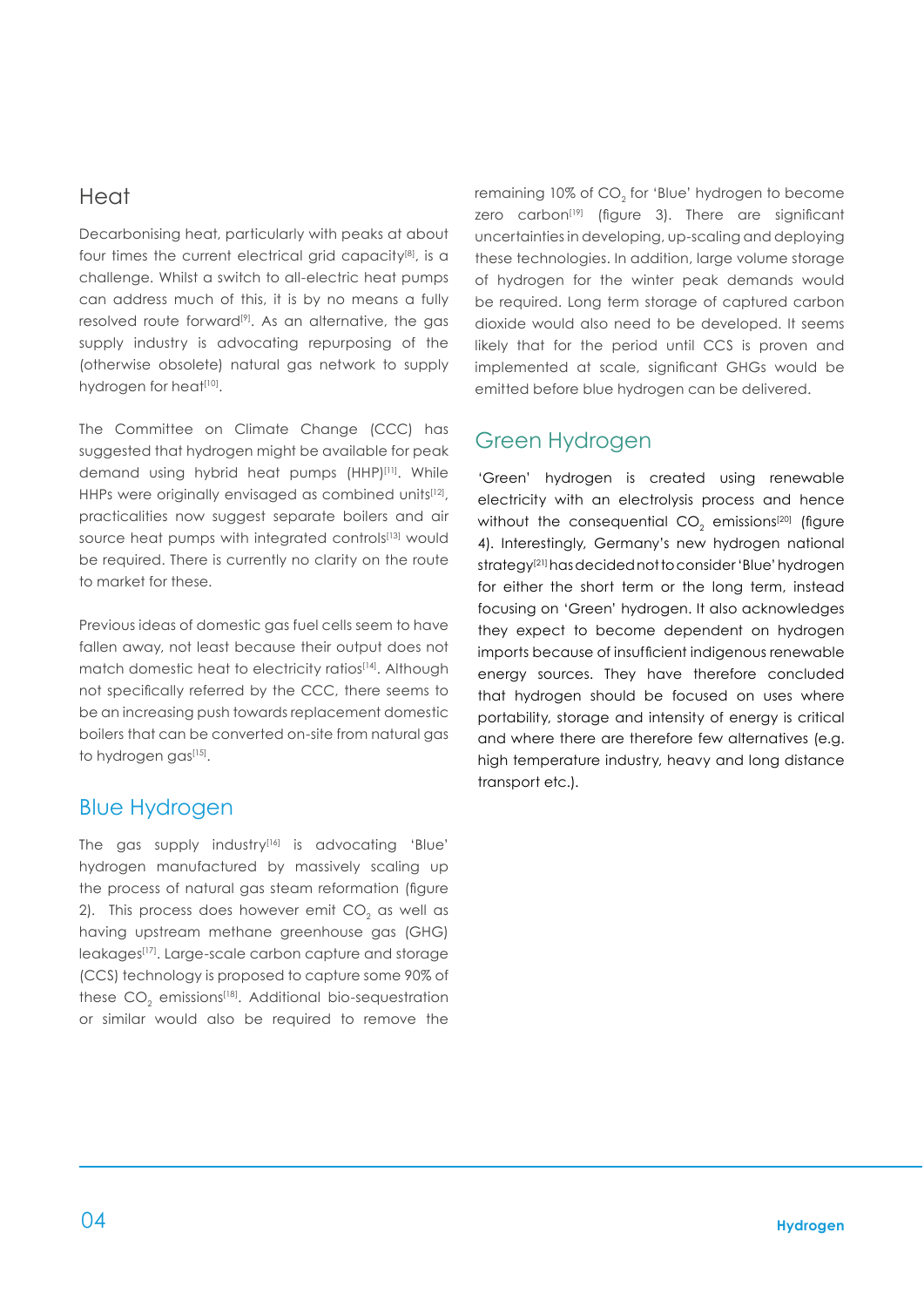

**Figure 2 -** Grey hydrogen, how hydrogen is currently made



**Figure 3 -** Blue hydrogen, as advocated by the gas supply industry



**Figure 4 -** Green hydrogen, made from renewable energy

**Grey hydrogen**

Grey hydrogen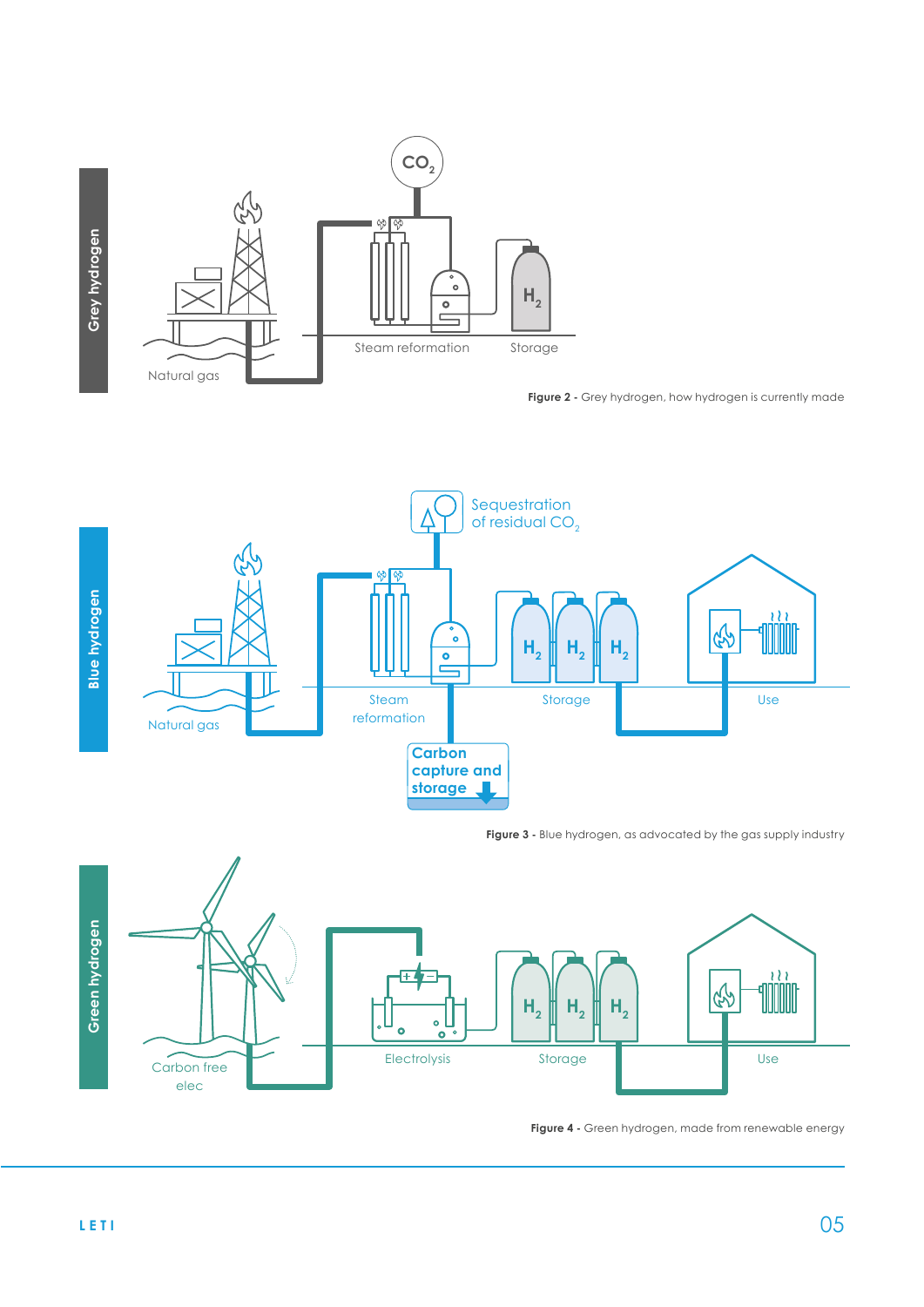## Implementation

Hydrogen trials are currently being conducted<sup>[22]</sup> to address gas grid switch over issues. A switch over is expected to involve replacing primary distribution steel mains, additional pumping, reuse of polyethylene local distribution, new end-use appliances, and selective component replacement, as well as proving of the re-purposed system. However, what appears to be unresolved is the issue of who accepts liability for re-purposing of pre-existing (largely concealed) pipework inside most dwellings and other buildings.

The proposal to dilute natural gas with 20% hydrogen for the start of a route to zero carbon seems to be a technological dead-end similar to biodiesel dosing of diesel. Looking ahead further on switching the gas grid entirely to 'Green' hydrogen would need some 50% additional renewable electricity annually<sup>[23]</sup>, due to its relatively poor overall delivery efficiency. How this might be achieved is currently unresolved, raising the potential of permanent investment lock-in to the GHG emissions of a 'Blue' hydrogen road map.

Hydrogen as an energy delivery vector (carrier) is relatively inefficient compared with using renewable electricity with heat pumps[24], as illustrated in figures 5 and 6. Hydrogen could provide useful renewable energy storage until needed for winter peaks. However, this can be more efficiently implemented using re-purposed combined cycle gas turbine (CCGT) power-stations without needing wider gas grid conversion<sup>[25]</sup>.

The gas supply industry quotes the 1970s natural gas grid switch over as a precedent<sup>[26]</sup>. This was carried out at no cost to the consumer<sup>[27]</sup> and switched to a significantly cheaper new fuel<sup>[28]</sup>. It triggered extensive consumer complaints<sup>[29]</sup> and call backs that were largely unreported at the time (in the absence of social media). The current smart meter changeover track record does not bode any better in this regard<sup>[30]</sup>.

The building side of a gas grid switch over is in the hands of millions of building occupier owners, for whom energy is not a core business. Therefore, decisions by them to permit a switch over, or not, are likely to be made using non-energy/carbon rationale (e.g. cost, amenity, expectations and disruption). However, the new manufactured hydrogen is expected to cost more than natural gas, particularly if the cost of building pipework and appliance conversion is amortised within it<sup>[31]</sup>. Issues like responsibility for disruption, redecoration and liability for re-purposing dwelling pipework are unresolved. Plainly there will be a significant communication and education challenge before the public would support a switch over from natural gas<sup>[32]</sup>. As has been illustrated by the Green Deal, lack of appropriate alignment with these building stakeholders can bring a national programme to a halt<sup>[33]</sup>.

There does, however, seem to be a sounder logic of fewer high-intensity gas users connecting to a smaller network. This scenario would include:

CC Peak CCGT power stations

 $\frac{1}{2}\frac{1}{2}$ High temperature industry



Long-haul aviation and heavy lift haulage



Distribution to local consumer networks in the immediate vicinity [34].

A key feature for these scenarios would be diluting the investment cost within a wider service offering, before reaching consumers.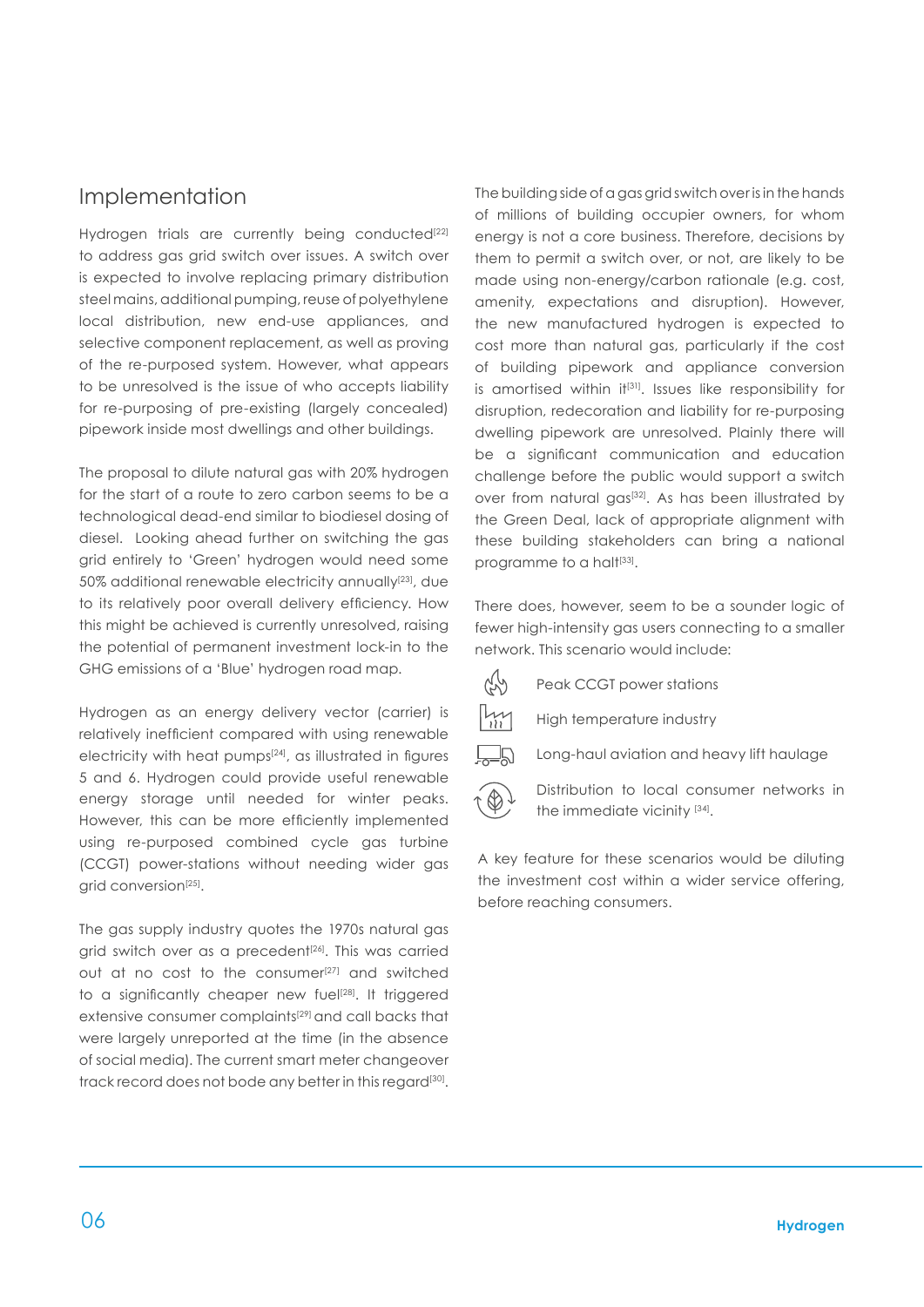



**Figure 5 -** The difference between blue hydrogen and electricity from natural gas supplying a heat pump



**Figure 6 -** The difference between green hydrogen and a heat pump supplied by a green grid

*Data source - Prof David Cebon*[7]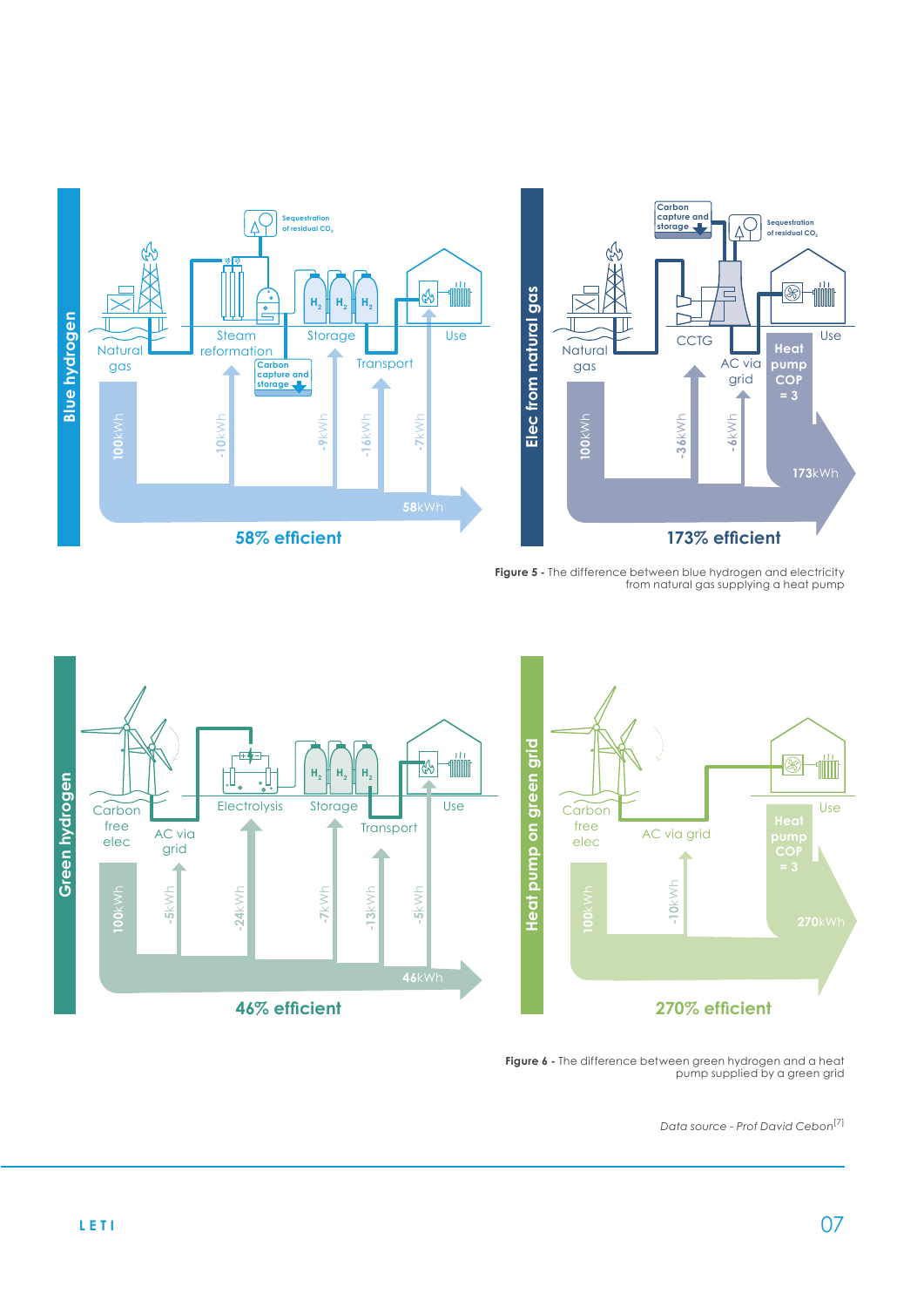## Timescale and finance

The proposed timescale for implementing Blue hydrogen with its CCS[35] does not align with LETI recommended rates of building decarbonisation<sup>[36]</sup>. If 'Blue' hydrogen remains the gas supply industries proposed end state, there is a significant risk that re-purposing the gas grid using new unproven technology at scale could prove less feasible than previously thought. By that time, the required scale of carbon offsetting is unlikely to be available at reasonable cost<sup>[37]</sup>. This would leave little time to implement alternatives, and in the midst of a climate emergency we should be leaving little to chance.

The cost of gas grid conversion is said to be of a similar magnitude to an all-electric switch over<sup>[38]</sup>. That said, paying for both conversions serving similar purposes would appear to be a poor investment. The hydrogen conversion costs also appear to be far more dependent on revenue from year-round largescale adoption and high consumption of hydrogen<sup>[39]</sup>, apparently at odds with the CCC suggestions for it serving just peak demands[40].

Unlike an all-electric switch over, there are significant hydrogen cost uncertainties, like the yet to be proven CCS[41]. This makes it a fundamentally different investment proposition. For the electrical switch over, private investment largely funds new wind power generation based on falling capital costs with relatively low operating costs, providing proven investment returns<sup>[42]</sup>. On the other hand, hydrogen manufacture operating costs will be inherently higher than natural gas<sup>[43]</sup>, generate less capital return to investors and at a higher investment risk level given the unproven technology and up-scaling needed. Consequently, a gas switch over is likely to require significantly more taxpayer funding from already stretched public budgets. Simply passing this scale of costs directly through to consumers is unlikely to be acceptable because it includes those in society least able to afford it.



**Figure 7 -** Current global dedicated hydrogen production, energy input by source. Total current global hydrogen production is 44% of UK current gas demand.

*Data source - IEA (2019)*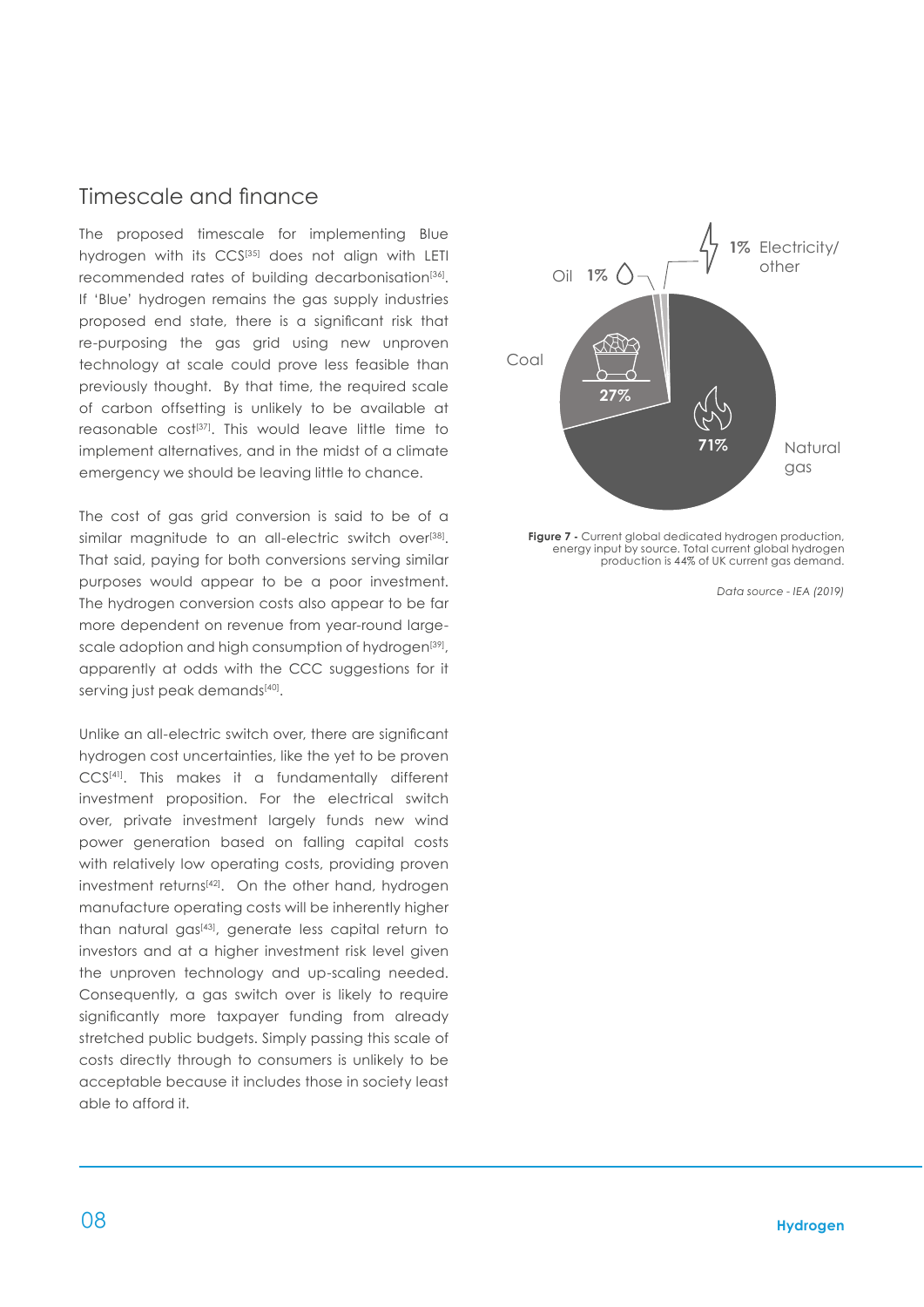## With thanks to all who contributed to this guide:

#### **Lead author**

Chris Twinn - Twinn Sustainability Innovation

#### **With assistance from:**

Alan Morton - en10ergy limited Alex Cox - Haworth Tompkins Alex Waterfield - Anthesis Group Andrew Lewry - Focus Facilities Management Catalina Yutronic - Ampuero Yutronic ltd Clara Bagenal George - Elementa Consulting Clare Murray - Levitt Bernstein Daniel Logue - Royal HaskoningDHV Dave Worthington - Verco Fabrizio Stefanoni - Morgan Sindall Investments/Lovell Partnership Hannah Bryan - Ryder Architecture Ian Ferguson - Stroma Certification Jakob Kupferberg - West Kent Housing Association James Warne - WMEboom James Woodall - Allies and Morrison Joel Gustafsson - Joel Gustafsson Consulting John Henry Looney - Sustainable Direction Ltd John Palmer - Passivhaus Trust Jonathan Leeding - University of Nottingham Estates Karen Shaw - Mace Group Khasha Mohammadian - Carbon Intelligence Lizzy Westmacott - ECD Architects Lucy Atlee - Public Practice/ aLL Design/ TfL Lydia Stott - Ash Sakula Architects Magdalena Kraska - Revolve345 Mehdi Robati - UniSA Nicholas Dunlop - KDPA Olivier Boenenc - Elementa Philippa Farmer - Rock Townsend Ryan Menezies - Eight Associates Sam Barnard - Greater London Authority

*The views expressed in this document do not necessary represent the views of the organisations to which contributors have affiliations.*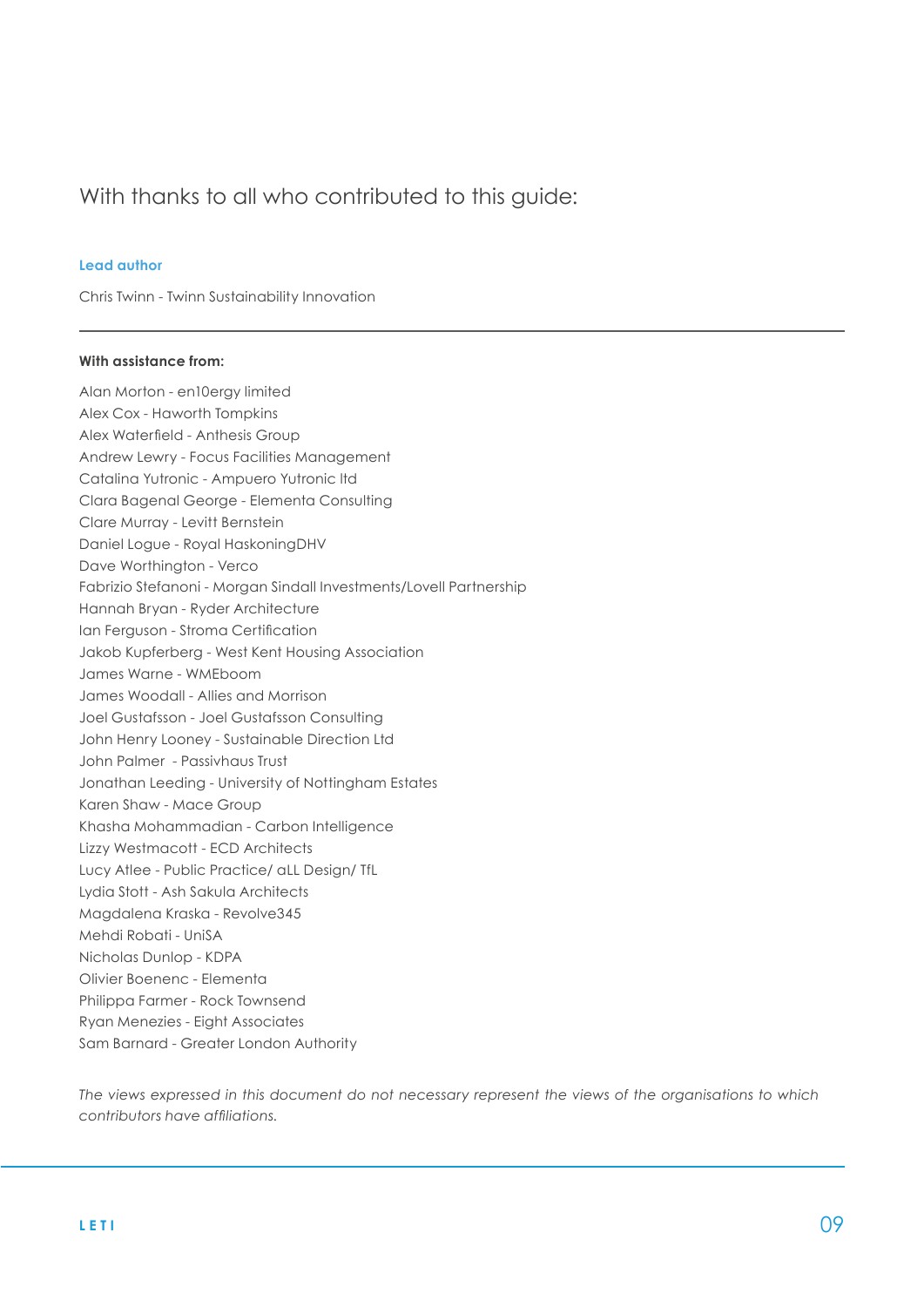## References

**[1]** The term 'Gas supply Industry' has been used in this paper to refer collectively to organisations involved in the gas sourcing, gas primary and secondary distribution, retailers to the consumers, boiler manufacturers, and consultants employed by these parties. It should be noted that all parts of these organisations hold the same views.

**[2]** The UK Gas Networks role in a 2050 whole energy system, KPMG for Energy Networks Association, https://www. energynetworks.org/assets/files/gas/futures/KPMG%20 Future%20of%20Gas%20Main%20report%20plus%20 appendices%20FINAL.pdf

**[3]** A study on the use of hydrogen in the energy system of the future, with a special focus on heat in buildings, Fraunhofer IEE, https://www.iee.fraunhofer.de/content/ dam/iee/energiesystemtechnik/en/documents/Studies-Reports/FraunhoferIEE\_Study\_H2\_Heat\_in\_Buildings\_final\_ EN\_20200619.pdf

**[4]** FES 2020: Fig CV.1, National Grid-ESO, https:// www.nationalgrideso.com/future-energy/ future-energy-scenarios/fes-2020-documents

**[5]** Offshore wind competitiveness in mature markets without subsidy, Imperial College, https://www.nature.com/ articles/s41560-020-0661-2

**[6]** Heating in Great Britain: An incumbent discourse coalition resists an electrifying future, Richard Lowes, Bridget Woodman, Jamie Speirs, https://www. sciencedirect.com/science/article/pii/S2210422420300964

**[7]** Hydrogen for Heating?, Prof. David Cebon, University f Cambridge, https://www.csrf.ac.uk/2020/09/ hydrogen-for-heating/

**[8]** Climate Emergency Design Guide, LETI, https://www.leti. london/cedg

**[9]** Building decarbonisation transition pathways: initial reflections. Lowe, R. and Oreszczyn, T. 2020. CREDS Policy brief 013. Oxford, UK: Centre for Research into Energy Demand Solutions.

**[10]** Gas Goes Green, Energy Networks Association, https:// www.energynetworks.org/assets/files/GGG\_Launch\_Doc\_ FINAL.pdf

**[11]** Hydrogen in a low-carbon economy, Committee on Climate Change, https://www.theccc.org.uk/wp-content/ uploads/2018/11/Hydrogen-in-a-low-carbon-economy.pdf

**[12]** Hybrid Heat Pumps, Element Energy for BEIS, https:// assets.publishing.service.gov.uk/government/uploads/ system/uploads/attachment\_data/file/700572/Hybrid\_ heat\_pumps\_Final\_report-.pdf

**[13]** Project Freedom, Wales & West Utilities, https://www. wwutilities.co.uk/media/2829/freedom-project-final-reportoctober-2018.pdf

**[14]** Fuel cell output ratios: Hydrogen supply chain evidence, Element Energy / Jacobs for BEIS, https://assets. publishing.service.gov.uk/government/uploads/system/ uploads/attachment\_data/file/760479/H2\_supply\_chain\_ evidence\_-\_publication\_version.pdf

#### **[15]** Ibid

**[16]** The UK Gas Networks role in a 2050 whole energy system, KPMG for Energy Networks Association, https:// www.energynetworks.org/assets/files/gas/futures/KPMG%20 Future%20of%20Gas%20Main%20report%20plus%20 appendices%20FINAL.pdf

**[17]** H21 Leeds City Gate report, H21 Leeds City Gate project team, https://www.northerngasnetworks.co.uk/ wp-content/uploads/2017/04/H21-Report-Interactive-PDF-July-2016.compressed.pdf

#### **[18]** Ibid

**[19]** FES 2020: Customer Transformation Scenario, National Grid-ESO, https://www.nationalgrideso.com/future-energy/ future-energy-scenarios/fes-2020-documents

**[20]** German hydrogen strategy aims for global leadership in energy transition, Clean Energy Wire, https://www. cleanenergywire.org/news/german-hydrogen-strategyaims-global-leadership-energy-transition

**[21]** The National Hydrogen Strategy, Germany https://www. bmbf.de/files/bmwi\_Nationale%20Wasserstoffstrategie\_ Eng\_s01.pdf

**[22]** Network decarbonisation projects, Energy Networks Association website, https://www.energynetworks.org/gas/ futures/gas-goes-green/network-decarbonisation-projects. html

**[23]** FES 2020: System Transformation Scenario, National Grid-ESO, https://www.nationalgrideso.com/future-energy/ future-energy-scenarios/fes-2020-documents

**[24]** A study on the use of hydrogen in the energy system of the future, with a special focus on heat in buildings, Fraunhofer IEE, https://www.iee.fraunhofer.de/content/ dam/iee/energiesystemtechnik/en/documents/Studies-Reports/FraunhoferIEE\_Study\_H2\_Heat\_in\_Buildings\_final\_ EN\_20200619.pdf

**[25]** Energy Institute presentation and private correspondence, Dr Fred Starr FIMMM, MIMechE, C.Eng http://midlands.ashrae. uk/index.php/events/evening-paper/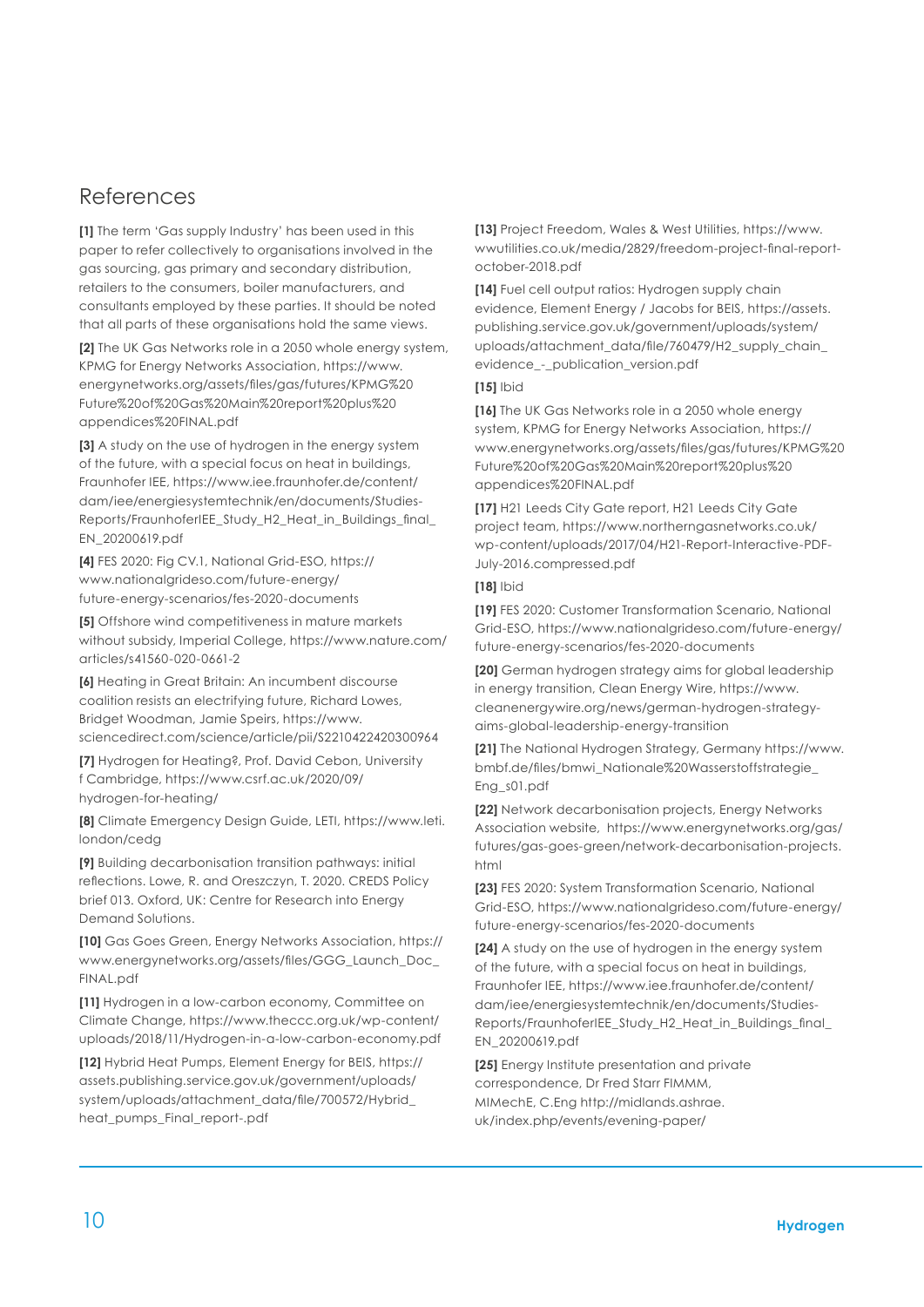the-hydrogen-economy-once-it-had-a-past-but-what-isits-outlook

**[26]** Share The Great Switch – Lessons from when 14 Million Homes and Businesses Changed Fuel in Less than a Decade, Rapid Transition Alliance https://www.resilience. org/stories/2020-03-10/share-the-great-switch-lessons-fromwhen-14-million-homes-and-businesses-changed-fuel-inless-than-a-decade/

**[27]** High Speed Gas from the North Sea is Coming, North Western Gas Board, https://gas.retropia.co.uk/

**[28]** Energy Institute presentation and private correspondence, Dr Fred Starr FIMMM, MIMechE, C.Eng http://midlands.ashrae.uk/index.php/events/eveningpaper/the-hydrogen-economy-once-it-had-a-past-butwhat-is-its-outlook

**[29]** Parliamentary questions North Sea Gas (Conversion Programme), Hansard various including:

https://api.parliament.uk/historic-hansard/commons/1968/ nov/05/north-sea-gas-conversion-programme

https://api.parliament.uk/historichansard/written-answers/1968/dec/10/ natural-gas-conversion-programme

https://hansard.parliament.uk/Commons/1968-12-10/ debates/6e7250c7-803a-42c1-ba90-bc6e4c57d92e/ WrittenAnswers

https://api.parliament.uk/historic-hansard/commons/1969/ feb/11/natural-gas

https://hansard.parliament.uk/Commons/1969-03-18/ debates/4c30227e-4b61-4f76-bb78-f604ba32916d/Gas

https://api.parliament.uk/historic-hansard/commons/1972/ jan/17/north-sea-gas

https://hansard.parliament.uk/commons/1972-12-22/ debates/7aaa1798-223a-4bd7-81cd-4384a61b51e8/ NorthThamesGasBoard

https://hansard.parliament.uk/commons/1972-12-22/ debates/4931c264-5bff-4a8c-aebe-a60a3c63d624/ CommonsChamber

**[30]** Rolling out smart meters, NAO, https://www.nao.org. uk/wp-content/uploads/2018/11/Rolling-out-smart-meters. pdf

**[31]** Electricity Generation Costs 2020, BEIS, https:// assets.publishing.service.gov.uk/government/uploads/ system/uploads/attachment\_data/file/911817/electricitygeneration-cost-report-2020.pdf

**[32]** Qualitative and quantitative research study that aimed to assess the public acceptability of two alternative low-carbon technologies for heating the home: hydrogen heating and heat pumps, Madano / Element Energy for CCC, https://www.theccc.org.uk/wp-content/ uploads/2018/11/Public-acceptability-of-hydrogen-in-thehome-Full-report.pdf

**[33]** Green Deal and Energy Company Obligation, NAO / DECC https://www.nao.org.uk/wp-content/ uploads/2016/04/Green-Deal-and-Energy-Company-Obligation.pdf

**[34]** FES 2020: Customer Transformation Scenario, National Grid-ESO, https://www.nationalgrideso.com/future-energy/ future-energy-scenarios/fes-2020-documents

**[35]** Pathways to Net-Zero:Decarbonising the Gas Networks in Great Britain, Navigant for Energy Networks Association, https://www.energynetworks.org/assets/files/gas/ Navigant%20Pathways%20to%20Net-Zero.pdf

**[36]** Climate Emergency Design Guide, LETI, https://www. leti.london/cedg

**[37]** Carbon Offsetting – Friend or Foe?, Max Fordham, https://www.maxfordham.com/mf-net-zero/ carbon-offsetting-%E2%80%93-friend-or-foe

**[38]** Analysis of alternative heat decarbonisation pathways, Imperial College for CCC, https://www.theccc.org.uk/ wp-content/uploads/2018/06/Imperial-College-2018- Analysis-of-Alternative-UK-Heat-Decarbonisation-Pathways. pdf

**[39]** Future Regulation of the UK Gas Grid – Frontier Economics for CCC https://www.theccc.org.uk/ wp-content/uploads/2016/10/Future-Regulationof-the-Gas-Grid.pdf

**[40]** Net Zero Technical Report, Committee on Climate Change, https://www.theccc.org.uk/publication/ net-zero-technical-report/

**[41]** Electricity Generation Costs 2020, BEIS, https:// assets.publishing.service.gov.uk/government/uploads/ system/uploads/attachment\_data/file/911817/electricitygeneration-cost-report-2020.pdf

**[42]** Offshore wind competitiveness in mature markets without subsidy, Imperial College, https://www.nature.com/ articles/s41560-020-0661-2

**[43]** Future Regulation of the UK Gas Grid, Frontier Economics for CCC, https://www.theccc.org.uk/ wp-content/uploads/2016/10/Future-Regulationof-the-Gas-Grid.pdf